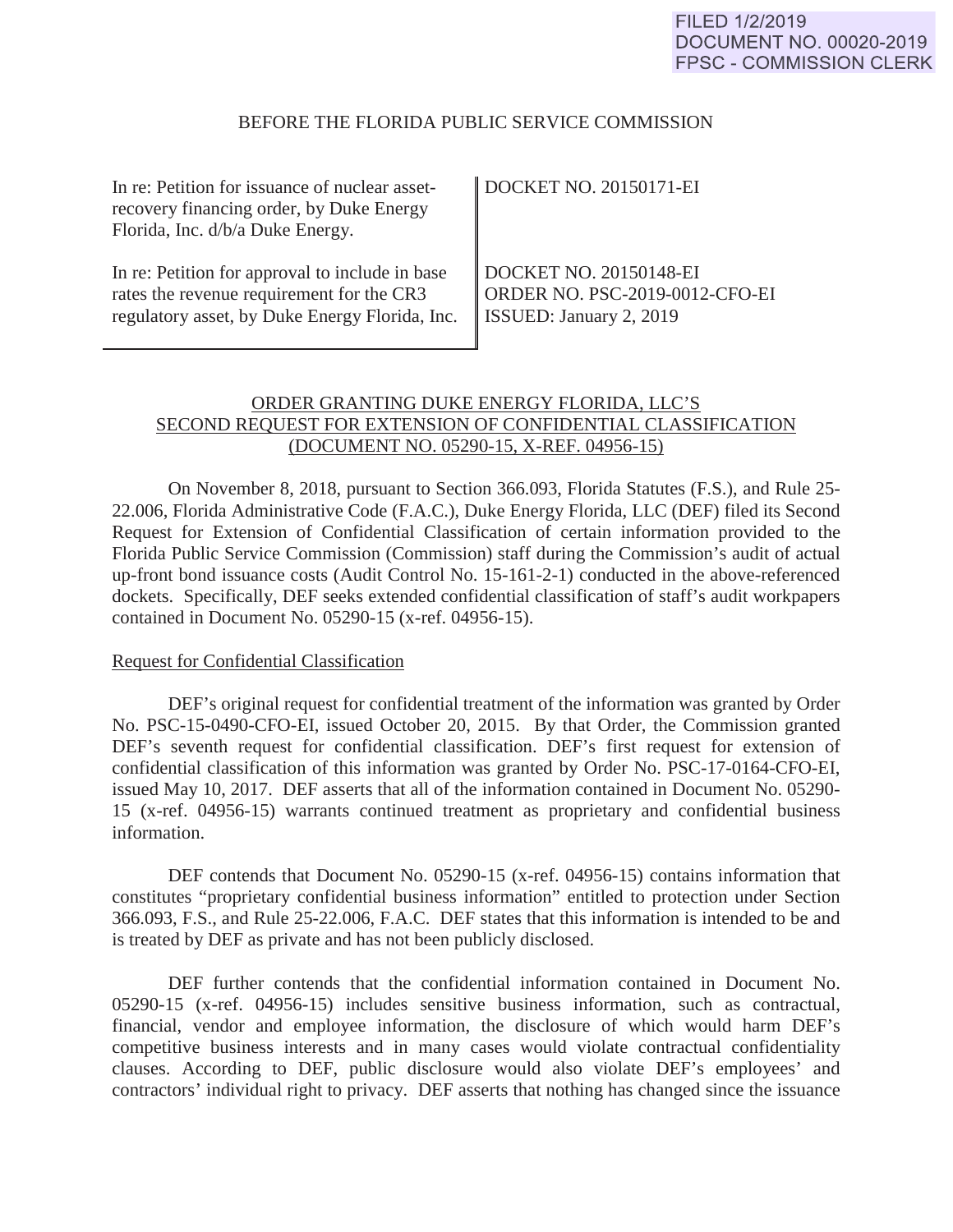## ORDER NO. PSC-2019-0012-CFO-EI DOCKET NOS. 20150171-EI, 20150148-EI PAGE 2

of Order Nos. PSC-15-0490-CFO-EI and PSC-17-0164-CFO-EI to render the information stale or public, such that continued confidential treatment would no longer be appropriate.

#### Ruling

Section 366.093(1), F.S., provides that records the Commission has found to contain proprietary business information shall be kept confidential and shall be exempt from Chapter 119, F.S. Section 366.093(3), F.S., defines proprietary confidential business information as information that is intended to be and is treated by the company as private, in that disclosure of the information would cause harm to the company's ratepayers or business operations, and has not been voluntarily disclosed to the public. Section 366.093(3), F.S., provides that proprietary confidential business information includes, but is not limited to:

(d) Information concerning bids or other contractual data, the disclosure of which would impair the efforts of the public utility or its affiliates to contract for goods or services on favorable terms.

(e) Information relating to competitive interests, the disclosure of which would impair the competitive business of the provider of the information.

(f) Employee personnel information unrelated to compensation, duties, qualifications, or responsibilities.

Upon review, it appears the above-referenced information satisfies the criteria set forth in Section 366.093(3), F.S., for classification as proprietary confidential business information. The information appears to be audit workpapers that contain contractual, financial, vendor and employee information, the disclosure of which would impair DEF's efforts to contract for goods or services on favorable terms, information relating to competitive interests, and employee personnel information, the disclosure of which would impair the competitive business of the provider of the information. Thus, the information identified in Document No. 05290-15 (x-ref. 04956-15) shall be granted a continuation of confidential classification.

Pursuant to Section 366.093(4), F.S., the information for which confidential classification is granted herein shall remain protected from disclosure for a period of up to 18 months from the date of issuance of this Order. At the conclusion of the 18-month period, the confidential information will no longer be exempt from Section 119.07(1), F.S., unless DEF or another affected person shows, and the Commission finds, that the records continue to contain proprietary confidential business information.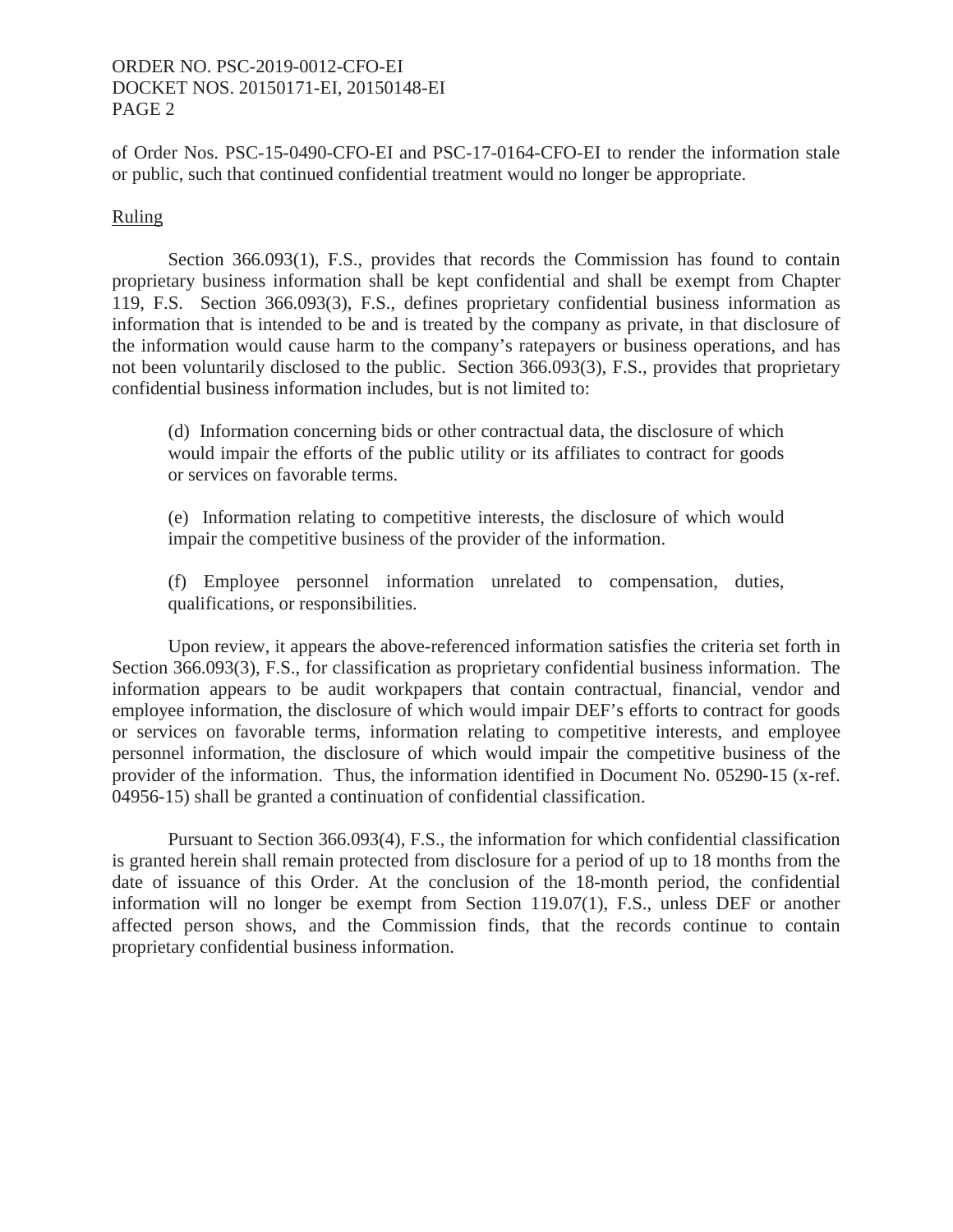## ORDER NO. PSC-2019-0012-CFO-EI DOCKET NOS. 20150171-EI, 20150148-EI PAGE 3

Based on the foregoing, it is hereby

ORDERED by Commissioner Julie I. Brown, as Prehearing Officer, that Duke Energy Florida, LLC's Second Request for Extension of Confidential Classification of the information contained in Document No. 05290-15 (x-ref. 04956-15) is granted. It is further

ORDERED that the information in Document No. 05290-15 (x-ref. 04956-15), for which confidential classification has been granted, shall remain protected from disclosure for a period of up to 18 months from the date of issuance of this Order. It is further

ORDERED that this Order shall be the only notification by the Commission to the parties of the date of declassification of the materials discussed herein.

By ORDER of Commissioner Julie I. Brown, as Prehearing Officer, this 2nd day 2019 of January ,

**JULIE I. BROWN** Commissioner and Prehearing Officer Florida Public Service Commission 2540 Shumard Oak Boulevard Tallahassee, Florida 32399  $(850)$  413-6770 www.floridapsc.com

Copies furnished: A copy of this document is provided to the parties of record at the time of issuance and, if applicable, interested persons.

**RG**